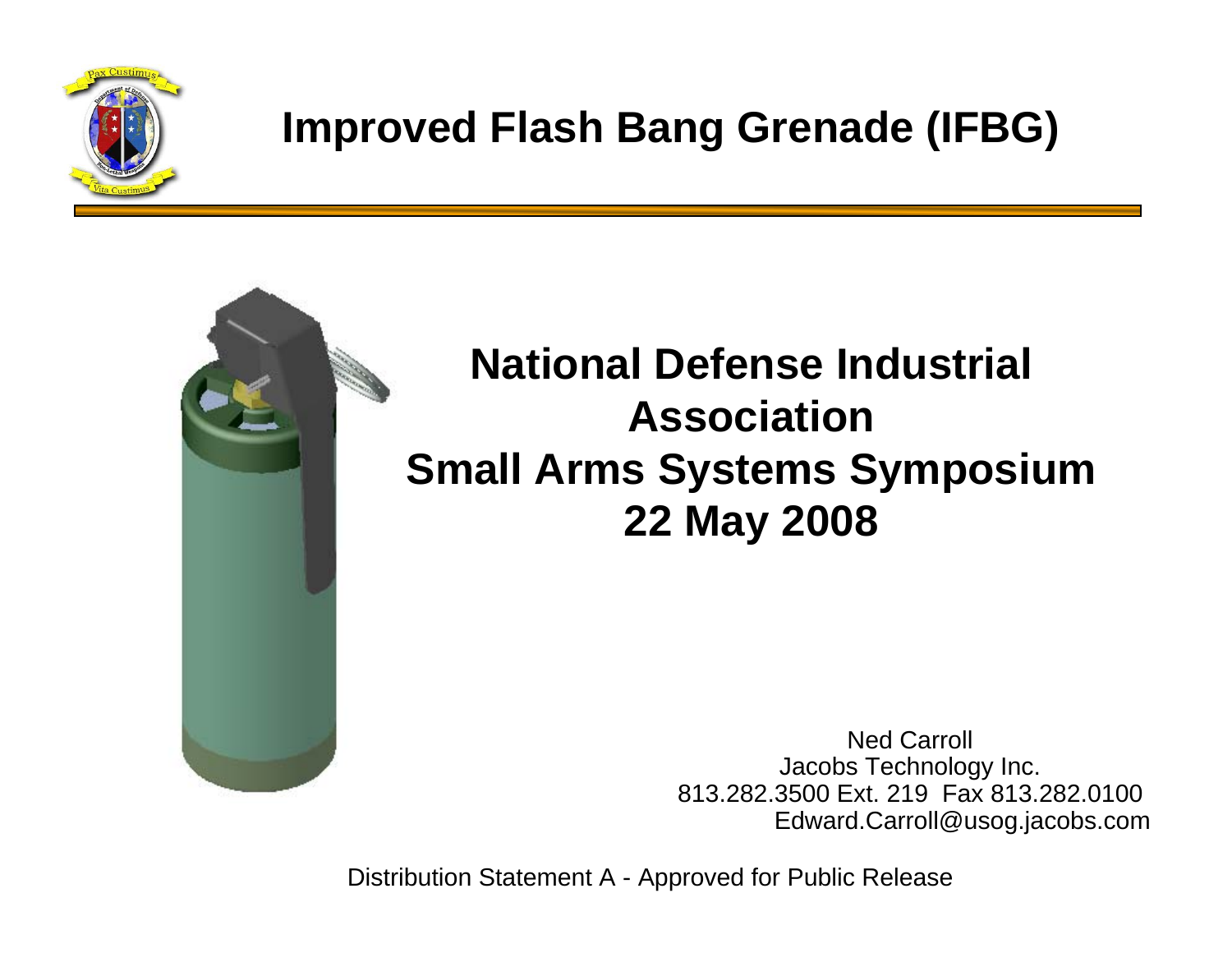

### **Background**

- Flash-Bang Grenade Capability Production Document Signed 11 Feb 2008
	- Increment I Mk 141 Removed from Service Use Due to Safety **Issues**
	- Increment II BTV-1 Currently used by USMC
	- Increment III IFBG Follow-on Spiral with Increased Capability and Enhanced Safety Characteristics





**Mk 141**

**BTV-1 IFBG Prototype**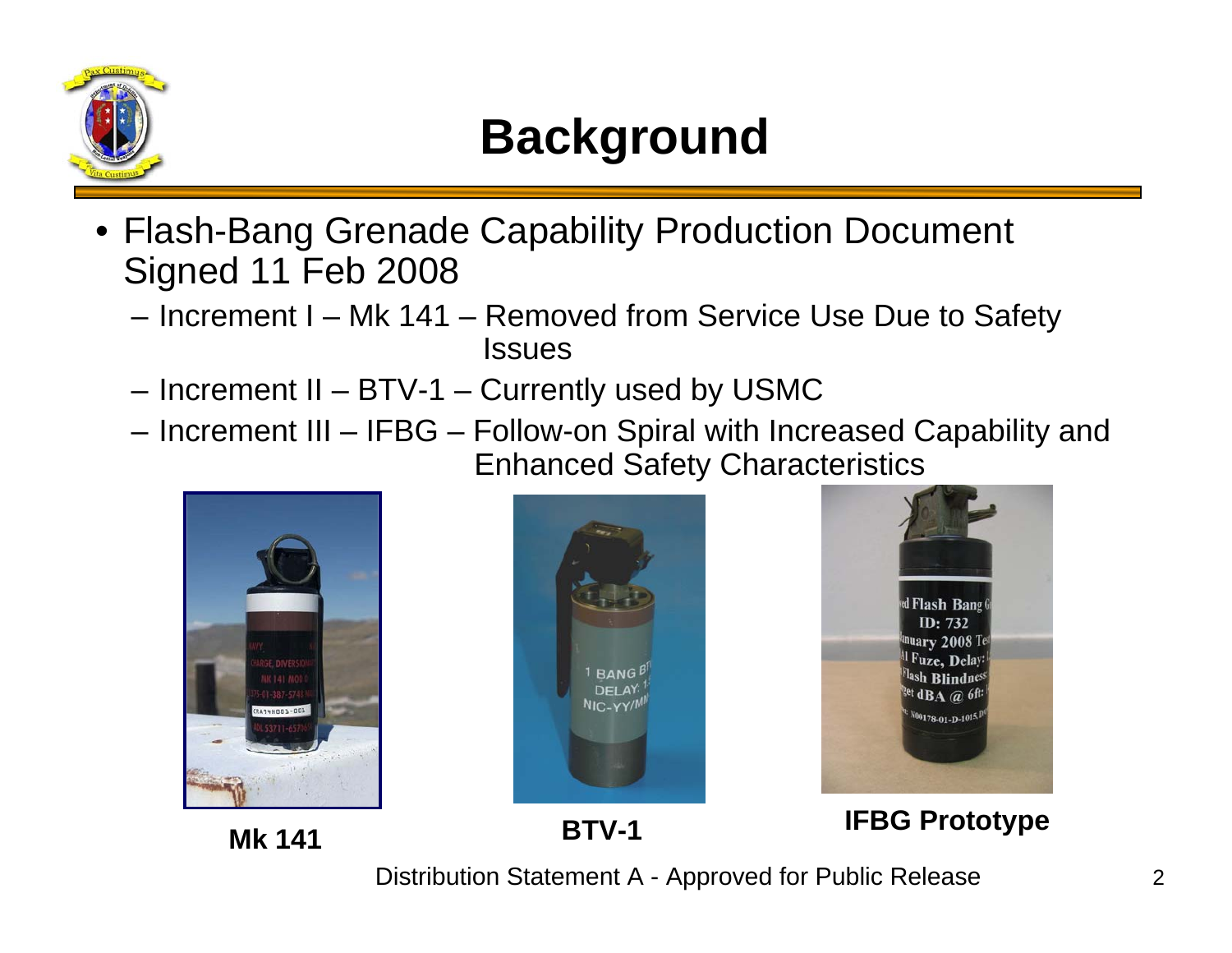

## **Project Goals**

#### •**DESCRIPTION:**

- •Develop and Procure a Safer, More Effective, Hand-employed Flash-bang Grenade With Greater Light Output That Increases Duration Of Flash-blindness and Generates Debilitating Sound Pressure Levels.
- •Removal of Harmful Perchlorates Improves Safety to The Warfighter, and Improves Environmental, Health & Safety **Compliance**

#### •**FISCAL YEAR OBJECTIVES:**

- •Technical Development and Testing Prototypes
- •Early User Assessment
- •Milestone B Decision
- •Signed Capability Production Document (CPD)
- •Initiate Competition for Bid Sample Testing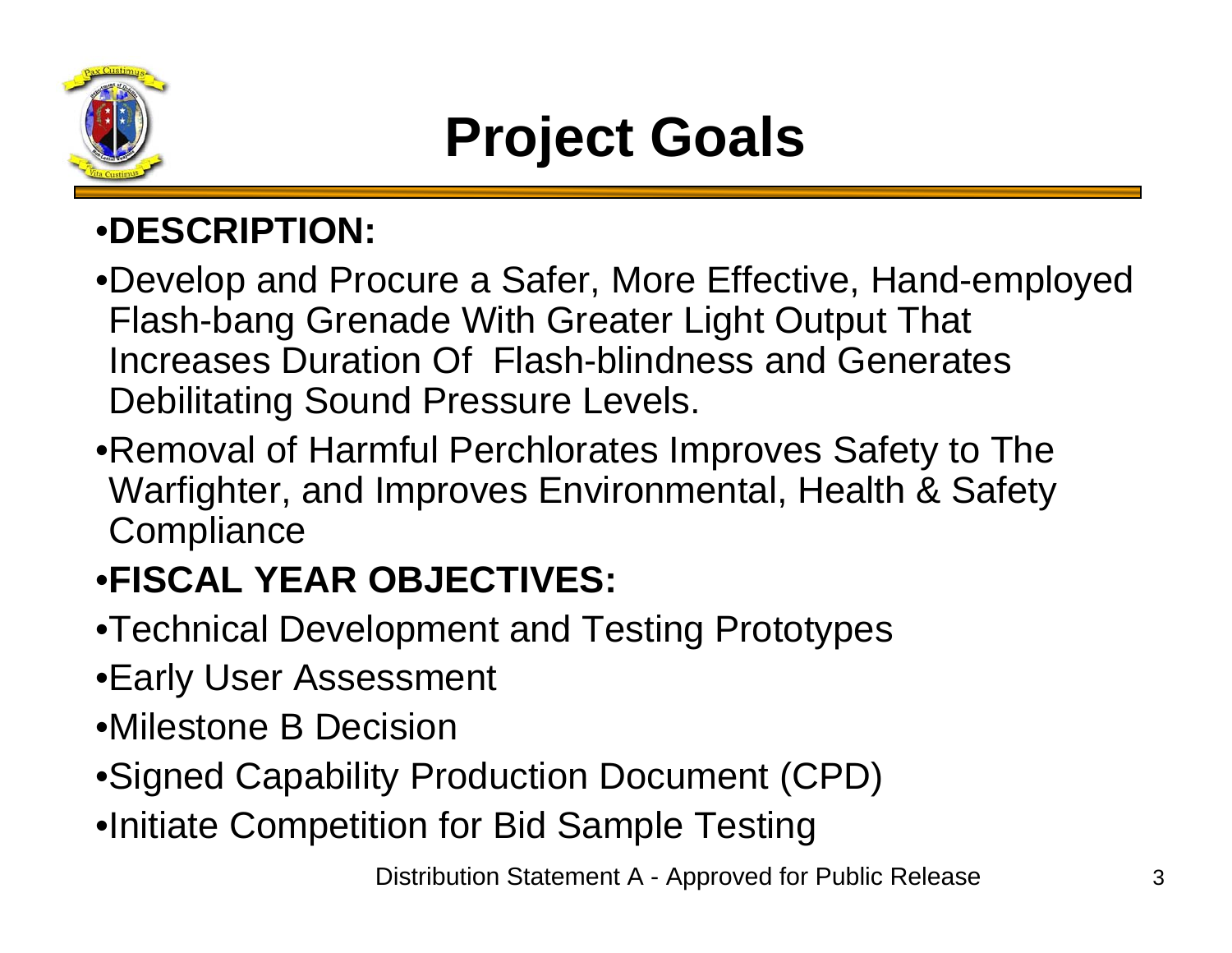

# **Development Goals**

- Develop and Procure a Flash-Bang Grenade with the following Characteristics:
	- **Links of the Company** Increased Duration of Human Incapacitation
	- and the state of the All Human Effects are Reversible – No Permanent Injuries
		- Increase Total Light Output to Increase Duration of Reversible Flash-Blindness **(Threshold = 10 seconds)**
		- Maintain Pressure Levels to Safely Startle / Confuse Target Subjects
		- Elimination of Harmful Perchlorates in Payload. Perchlorates have a Negative Impact on the Environment and the Warfighters that Train with & Use Flash-Bang Grenades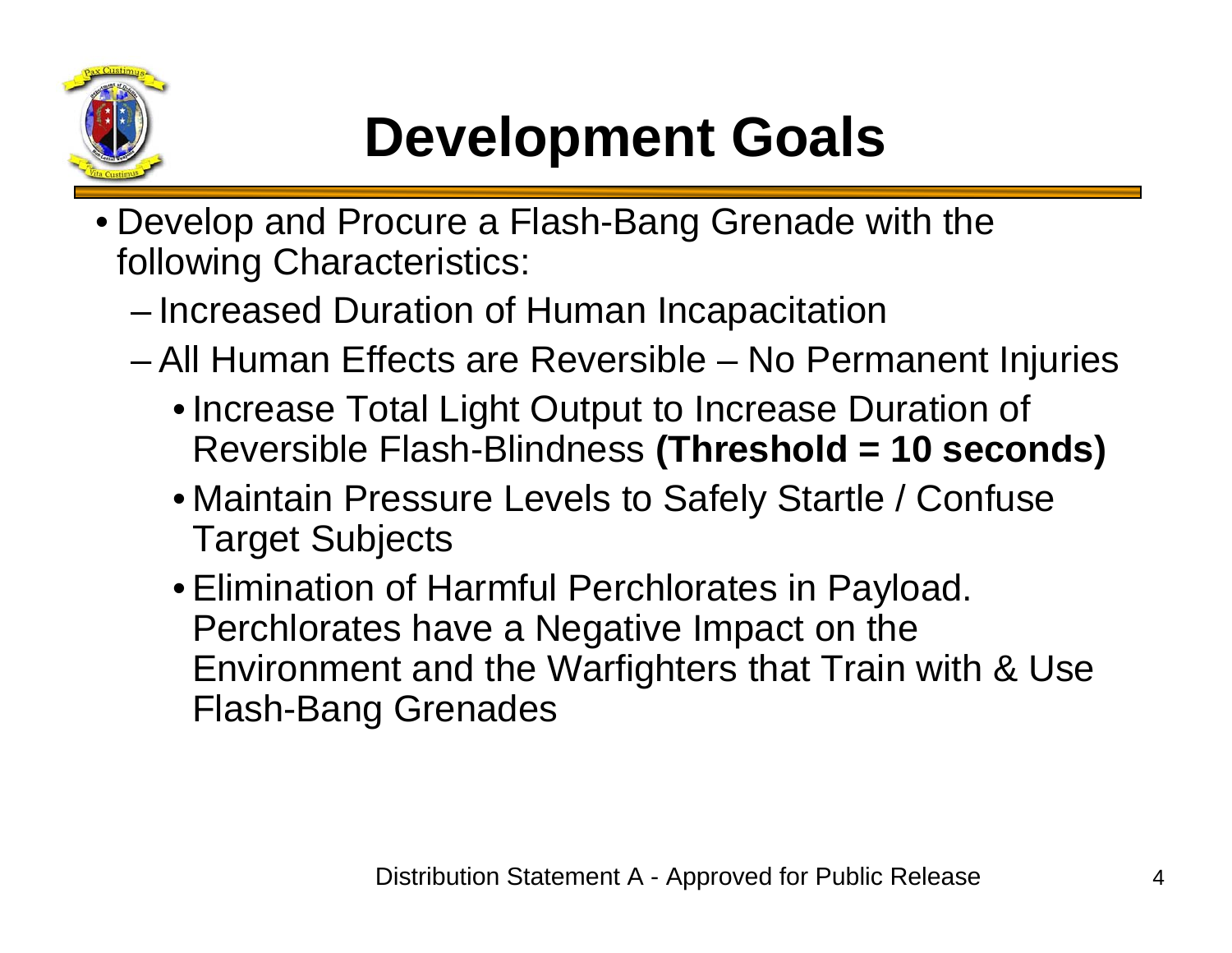

### **Near Term Schedule**

| Task, Milestone, or                  | <b>FY08</b>             |   |   |                         |   |   |             |   |   |                         |   |   | <b>FY09</b>             |   |   |
|--------------------------------------|-------------------------|---|---|-------------------------|---|---|-------------|---|---|-------------------------|---|---|-------------------------|---|---|
| <b>Deliverable</b>                   | 1 <sup>st</sup> Quarter |   |   | 2 <sup>nd</sup> quarter |   |   | 3rd Quarter |   |   | 4 <sup>th</sup> Quarter |   |   | 1 <sup>st</sup> Quarter |   |   |
|                                      | $\mathbf O$             | N | D | J                       | F | M | A           | M | J | J                       | A | S | O                       | N | D |
| <b>EUA Prototype<br/>Development</b> |                         |   |   |                         |   |   |             |   |   |                         |   |   |                         |   |   |
| <b>Prototype Build</b>               |                         |   |   |                         |   |   |             |   |   |                         |   |   |                         |   |   |
| <b>EUA</b>                           |                         |   |   |                         |   |   |             |   |   |                         |   |   |                         |   |   |
| <b>MSB</b>                           |                         |   |   |                         |   |   |             |   |   |                         |   |   |                         |   |   |
| <b>Development Contract</b>          |                         |   |   |                         |   |   |             |   |   |                         |   |   |                         |   |   |
| <b>Sources Sought</b>                |                         |   |   |                         |   |   |             |   |   |                         |   |   |                         |   |   |
| <b>Industry Day</b>                  |                         |   |   |                         |   |   |             |   |   |                         |   |   |                         |   |   |
| <b>Source Selection Plan</b>         |                         |   |   |                         |   |   |             |   |   |                         |   |   |                         |   |   |
| <b>RFP</b>                           |                         |   |   |                         |   |   |             |   |   |                         |   |   |                         |   |   |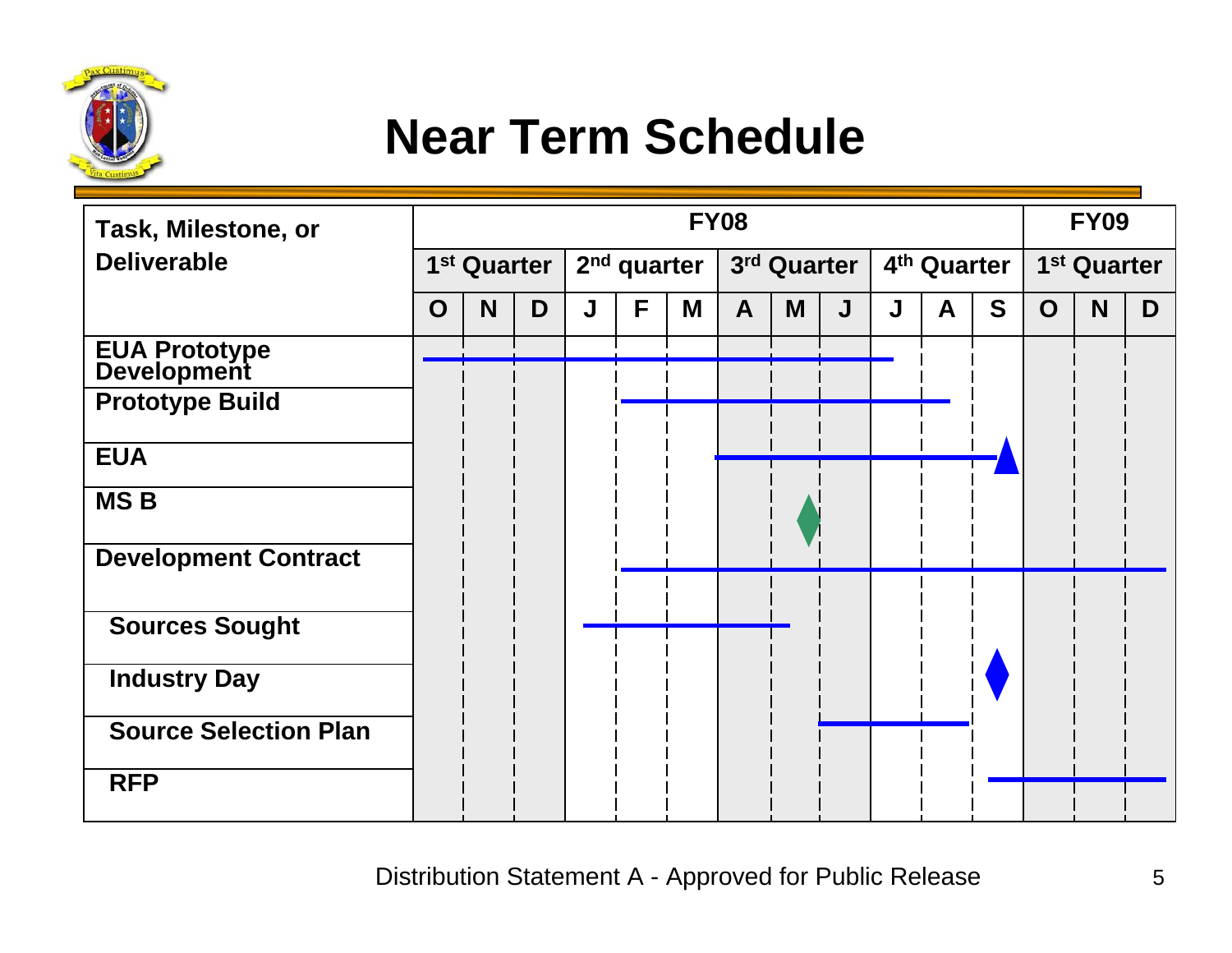

## **Sources Sought Information**

- Sources Sought Synopsis was Released on 31 Jan 08. Copies Available today
- AFRL Flash-Blindness & Glare Modeling Publication (Kosnick & Smith, May 2003) Also Available Today (Approved for Public Release, Distribution Unlimited)
- Request for Proposals will be Released in September 08
- Industry Day will be Held in September 08 Immediately after release of the RFP to Clarify Requirements and Evaluation Methods